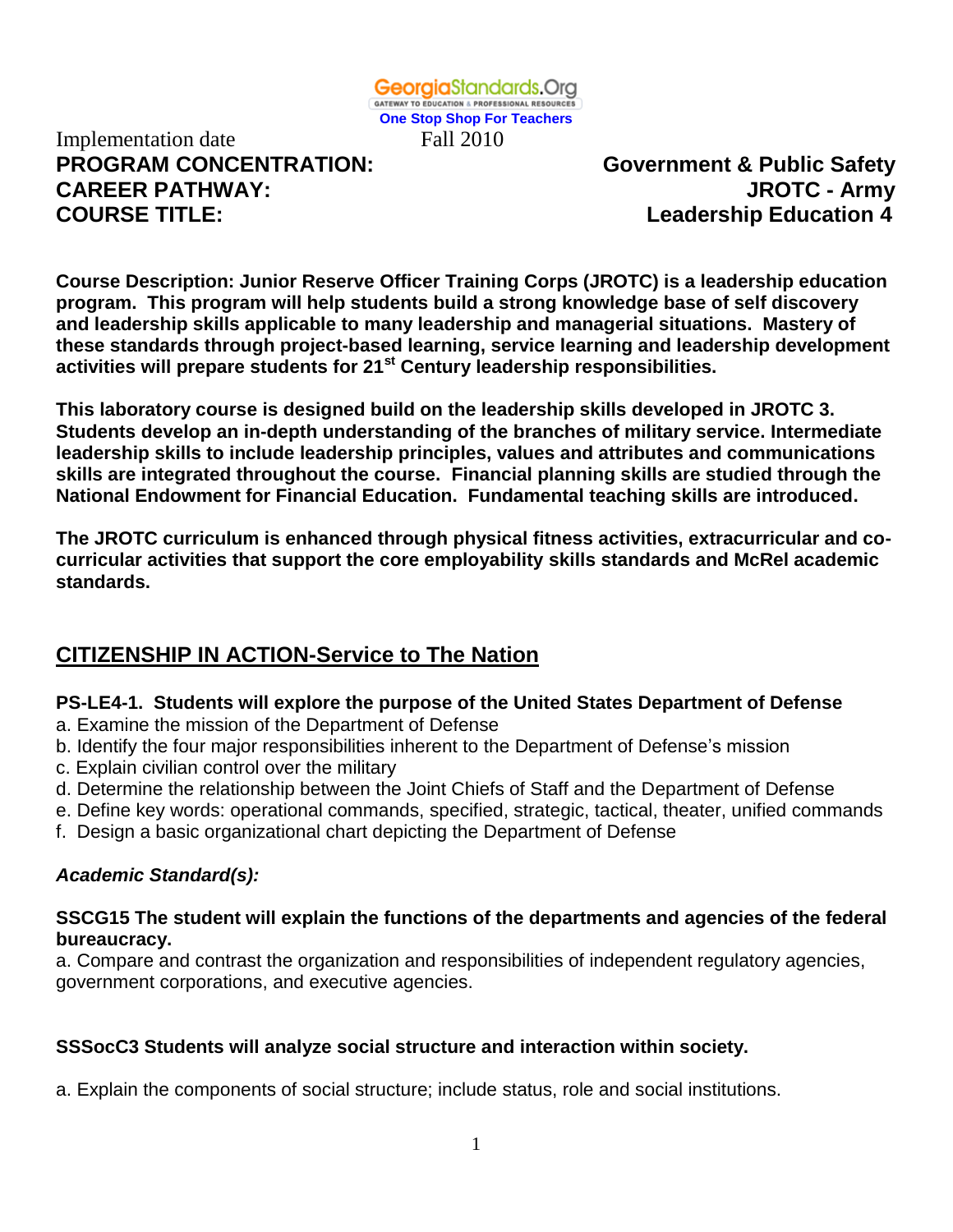Implementation date Fall 2010

# **PS-LE4-2. Students will relate the role of the Active Army to the United States Army**

- a. Explain the mission of the United States Army
- b. Identify the organizational components of the Army
- c. Classify the four types of Army operations
- d. Distinguish between the different elements of combat power
- e. Describe the three components of offensive maneuver
- f. Explain the three elements of combined arms tactics

g. Define key words: major commands, tactically self-contained, division, branch, offensive operations, defensive operations, stability operations, support operations, maneuver, linear battlefield, decisive operations, shaping operations, sustaining operations, combined arms, maneuver forces, fire support elements, mobility and survivability elements

# *Academic Standard(s):*

### **SSCG15 The student will explain the functions of the departments and agencies of the federal bureaucracy.**

a. Compare and contrast the organization and responsibilities of independent regulatory agencies, government corporations, and executive agencies.

### **PS-LE4-3. Students will distinguish among the Reserve Components of the United States Army**

- a. Identify the components of the Total Force
- b. Distinguish between the National Guard and Reserves
- c. Research the significance of the Posse Comitatus
- d. Determine the important roles of Department of Defense civilians
- e. Define key words: citizen-soldier, combatant, militia, mobilize, reserve corps

# *Academic Standard(s):*

**SSCG20 The student will describe the tools used to carry out United States foreign policy (diplomacy, economic, military and, humanitarian aid, treaties, sanctions, and military intervention).**

### **SSCG15 The student will explain the functions of the departments and agencies of the federal bureaucracy.**

a. Compare and contrast the organization and responsibilities of independent regulatory agencies, government corporations, and executive agencies. b. Explain the functions of the Cabinet.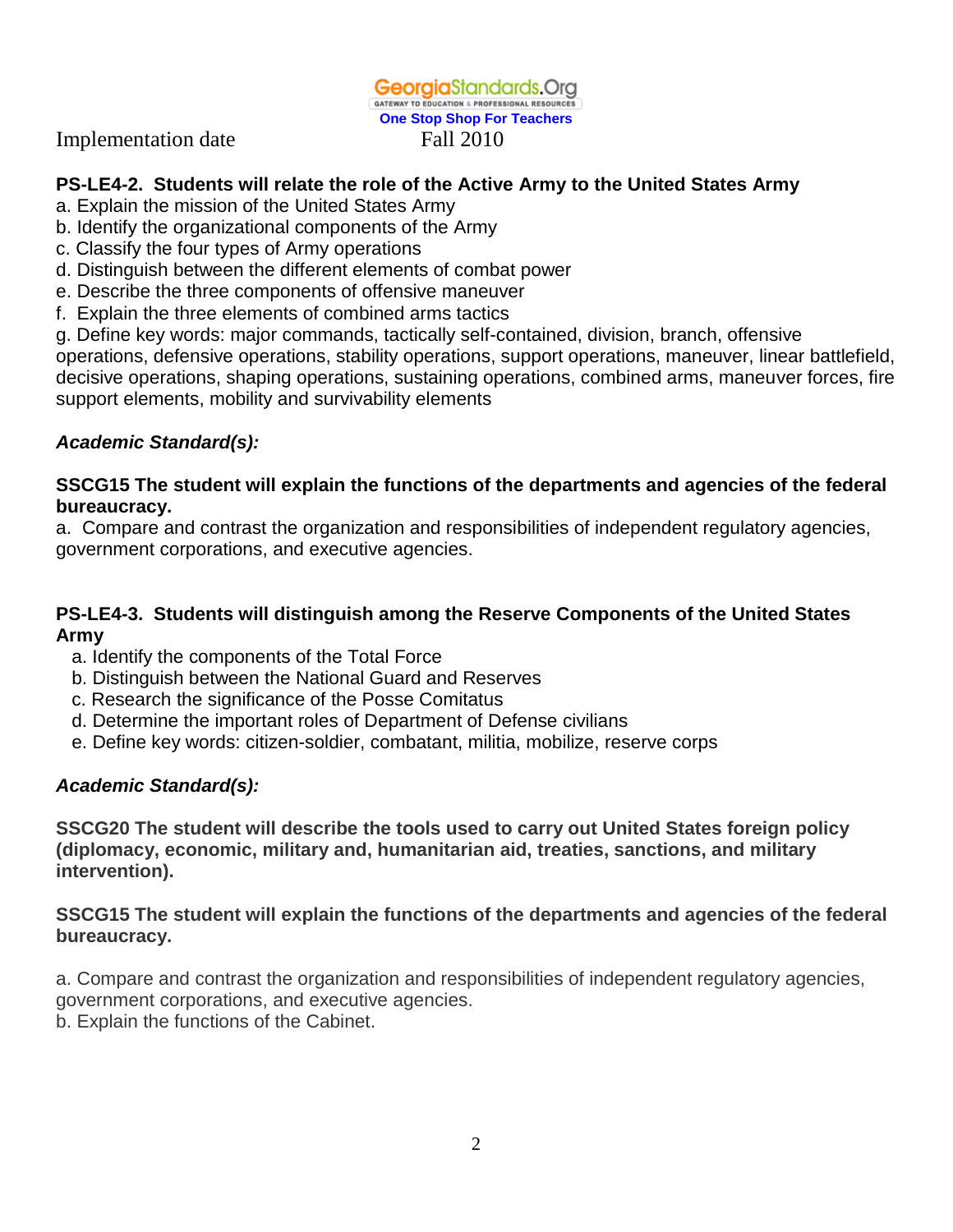#### **Georgia**Standards.Org GATEWAY TO EDUCATION & PROFESSIONAL RESOURCES

**One Stop Shop For Teachers**

#### Implementation date Fall 2010 **SSCG15 The student will explain the functions of the departments and agencies of the federal bureaucracy.**

a. Compare and contrast the organization and responsibilities of independent regulatory agencies, government corporations, and executive agencies.

# **LEADERSHIP THEORY & APPLICATION-Leadership Principles**

# **PS-LE4-4. Students will outline a personal plan to build strong relationships with team members**

- a. Research the different types of power and influence
- b. Determine the appropriate application of power and influence
- c. Evaluate how individual and system power can be used to increase performance

 d. Define key words: coercive power, defensive, developmental, expert power, legitimate power, referent power, relinquishing, reward power

# *Academic Standard(s):*

# **SSEF2. The student will give examples of how rational decision making entails comparing the marginal benefits and the marginal costs of an action.**

b. Explain that rational decisions occur when the marginal benefits of an action equal or exceed the marginal costs.

# **SSSocC3 Students will analyze social structure and interaction within society.**

a. Explain the components of social structure; include status, role and social institutions.

c. Categorize groups within a society by comparing primary and secondary groups, in and out groups, reference groups, and social networks.

d. Analyze the components, varieties, and functions of group dynamics; include such factors as group size, leadership and authority, and such processes as bystander effect and groupthink.

### **PS-LE4-5. Students will assess personal leadership style.**

- a. Describe different styles of leadership
- b. Evaluate which leadership styles are best suited for different situations
- c. Determine ways to improve management skills
- d. Define key words: directing, delegating, participating, leadership style

### *Academic Standard(s):*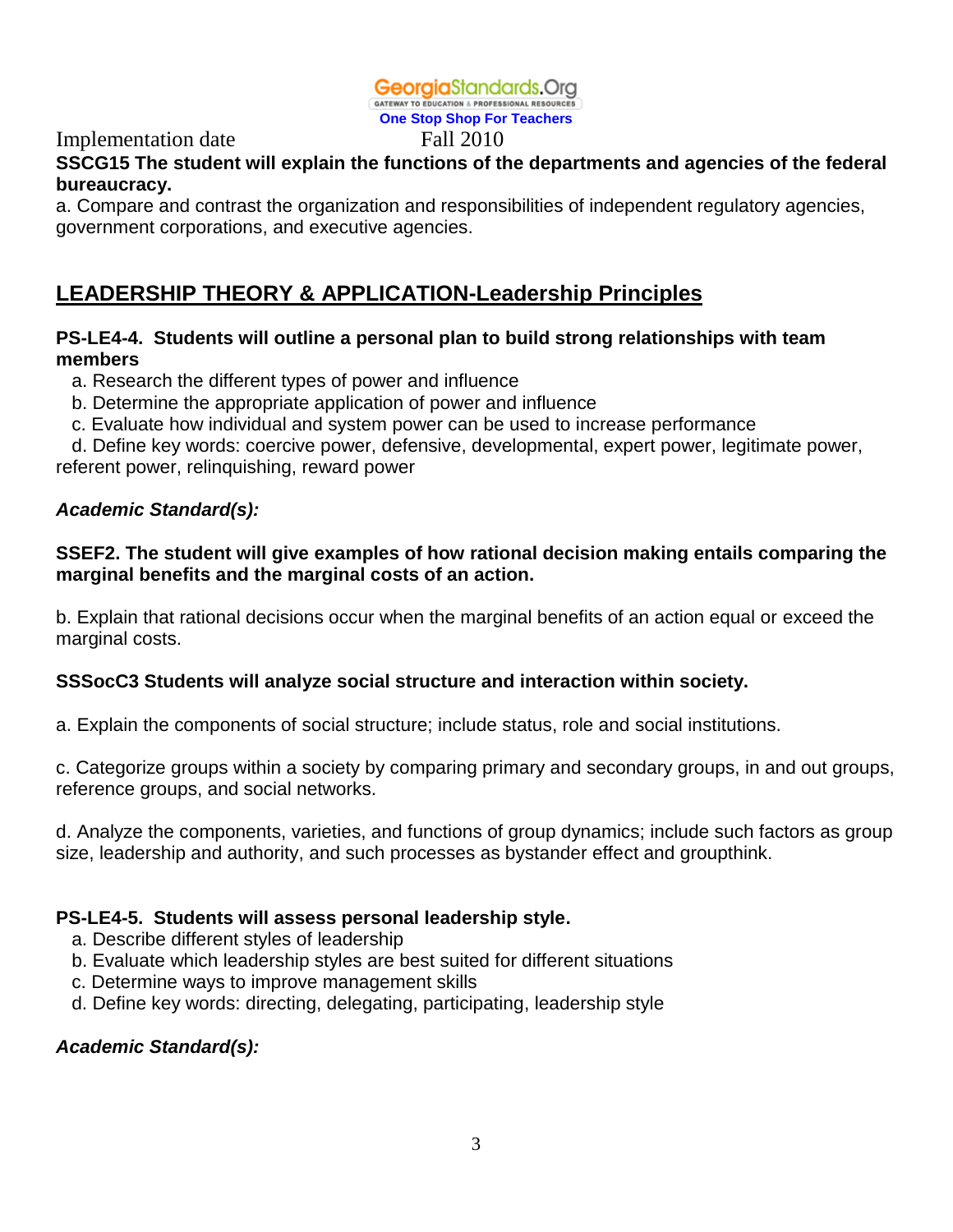### **Georgia**Standards.Org GATEWAY TO EDUCATION & PROFESSIONAL RESOURCES

**One Stop Shop For Teachers**

# Implementation date Fall 2010

# **SSPSP1 The student will analyze the impact of the social environment on behaviors and attitudes.**

a. Explain phenomena that result from the influence of the social environment on the individual and vice versa; include obedience, social facilitation, social loafing, bystander apathy, conformity, groupthink, group polarization, and deindividualization.

# **PS-LE4-6. Students will assess personal management skills**

- a. Identify five management principles
- b. Compare and contrast management skills and leadership skills
- c. Define key words: management, mandatory, procrastinate, resources, visualize

# *Academic Standard(s):*

**SSCG10.** The student will describe the legislative process, including the roles played by committees and leadership.

c. Explain the function of various leadership positions within the legislature.

# **SSPSP1 The student will analyze the impact of the social environment on behaviors and attitudes.**

a. Explain phenomena that result from the influence of the social environment on the individual and vice versa; include obedience, social facilitation, social loafing, bystander apathy, conformity, groupthink, group polarization, and deindividualization.

# **PS-LE4-7. Students will adapt communication to give direction and provide feedback to others**

- a. Determine how communication is important for effective leadership
- b. Explain the basic flow and purpose of informal communication
- c. Research the major elements of a communication model
- d. Formulate how to overcome barriers of effective communication

 e. Define key words: communication, decodes, emotional intelligence, encodes, feedback, message, transference, transmitted

# *Academic Standard(s):*

# **SSSocC1 students will explain the process of socialization.**

a. Identify and describes the roles and responsibilities of an individual in society.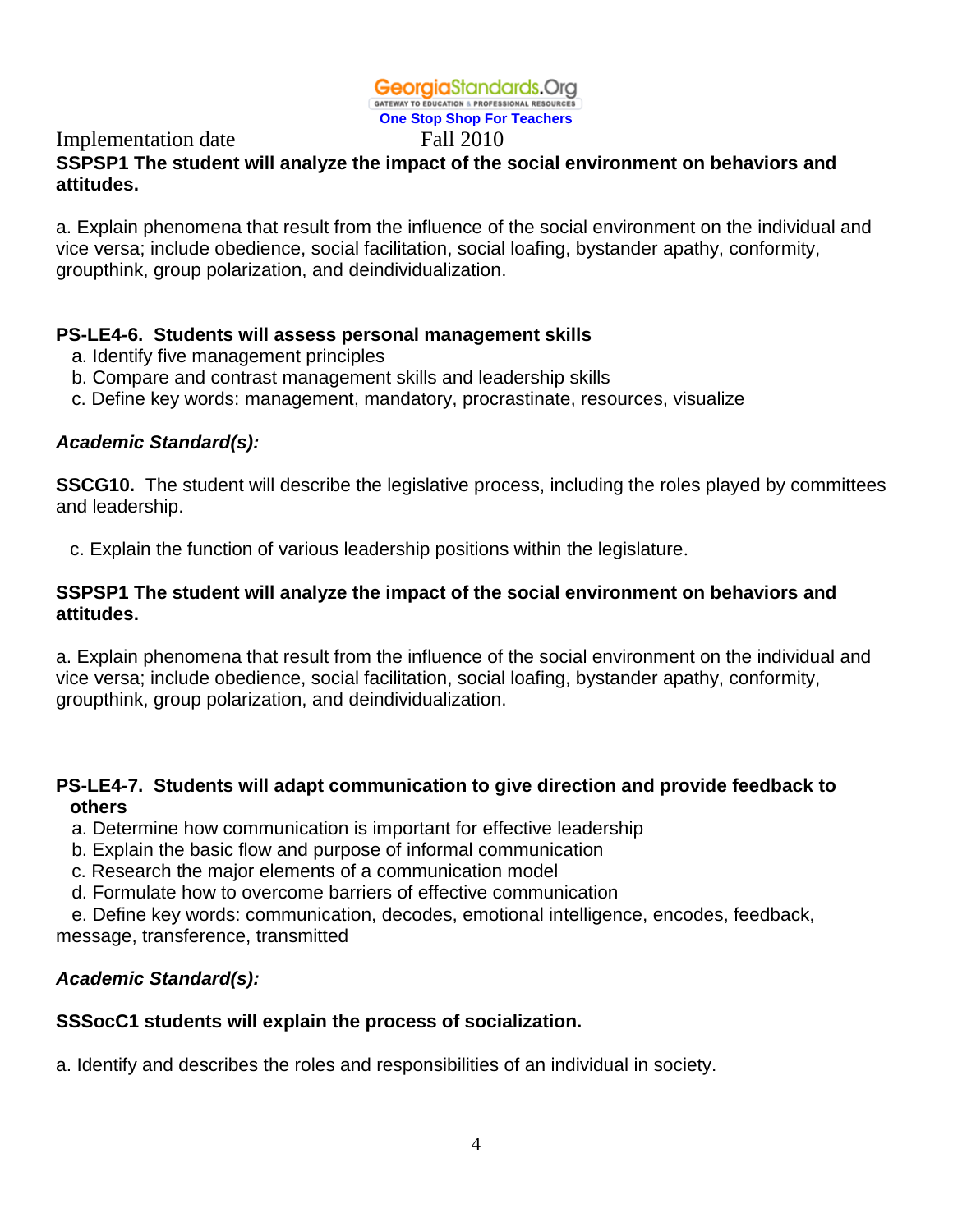Implementation date Fall 2010

d. Evaluate the factors that socialize the individual; include family, peers, education, media, and religion.

e. Analyze how individuals are socialized by gender and race/ethnicity.

**ELA9LSV2.** The student formulates reasoned judgments about written and oral communication in various media genres. The student delivers focused, coherent, and polished presentations that convey a clear and distinct perspective, demonstrate solid reasoning, and combine traditional rhetorical strategies of narration, exposition, persuasion, and description.

a. Assesses the ways language and delivery affect the mood and tone of the oral communication and impact the audience.

f. Develops and applies criteria for assessing the effectiveness of the presentation, style, and content of films and other forms of electronic communication.

### **PS-LE4-8. Students will employ motivation strategies that inspire others to achieve goals**

 a. Determine how individual performance within a group is influenced by expectations, ability, and motivation

- b. Research the 14 Principles of Motivation
- c. Define key words: alleviate, complement, intangible, prejudicial

### *Academic Standard(s):*

# **SSPSP1 The student will analyze the impact of the social environment on behaviors and attitudes.**

a. Explain phenomena that result from the influence of the social environment on the individual and vice versa; include obedience, social facilitation, social loafing, bystander apathy, conformity, groupthink, group polarization, and deindividualization.

### **SSPBC2 The student will analyze key concepts associated with information processing.**

d. Explain the phenomena involved in problem solving and decision making; include heuristics, algorithms, biases, expectancies, and mental set.

# **FOUNDATIONS FOR SUCCESS-NEFE High School Financial Planning Program**

### **PS-LE4-9. Students will appraise personal credit worthiness**

a. Determine the advantages of using credit

b. Identify the various costs related to credit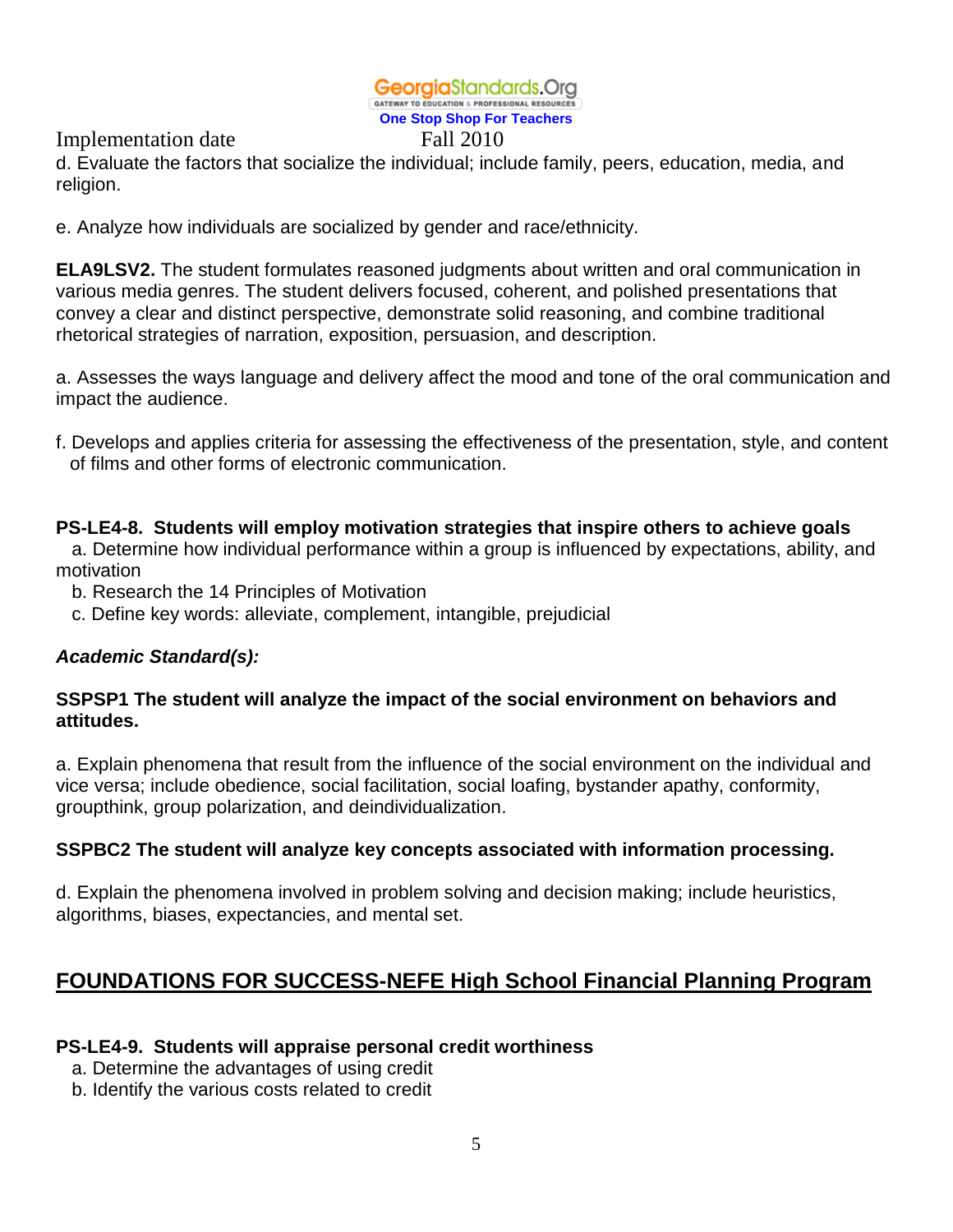Implementation date Fall 2010

- c. Compare and contrast common sources for building credit
- d. Discuss the factors to consider when establishing credit

 e. Define key words: annual fee, annual percentage rate (APR), bankruptcy, credit, credit history, credit report, debt, finance charge, grace period, interest, loan term

# *Academic Standard(s):*

# **SSEPF4 The student will evaluate the costs and benefits of using credit.**

a. List factors that affect credit worthiness.

- b. Compare interest rates on loans and credit cards from different institutions.
- c. Explain the difference between simple and compound interest rates.

# **MM1P1. Students will solve problems (using appropriate technology).**

- b. Solve problems that arise in mathematics and in other contexts.
- c. Apply and adapt a variety of appropriate strategies to solve problems.

# **PS-LE4-10. Students will relate insurance to current and future personal needs**

- a. Determine how insurance works
- b. Classify general types of insurance, including health, property, life, disability, and liability
- c. Research the costs associated with insurance coverage
- d. Define key words: deductible, insurance, insurance premium, risk management

# *Academic Standard(s):*

# **SSEPF5 The student will describe how insurance and other risk-management strategies protect against financial loss.**

- a. List various types of insurance such as automobile, health, life, disability and property.
- b. Explain the costs and benefits associated with different types of insurance.

# **FOUNDATIONS FOR SUCCESS-Teaching Skills**

### **PS-LE4-11. Students will prepare to teach.**

- a. Describe five critical elements you need to consider in preparing to teach
- b. Write effective learning outcomes
- c. Create at least six tips for planning a lesson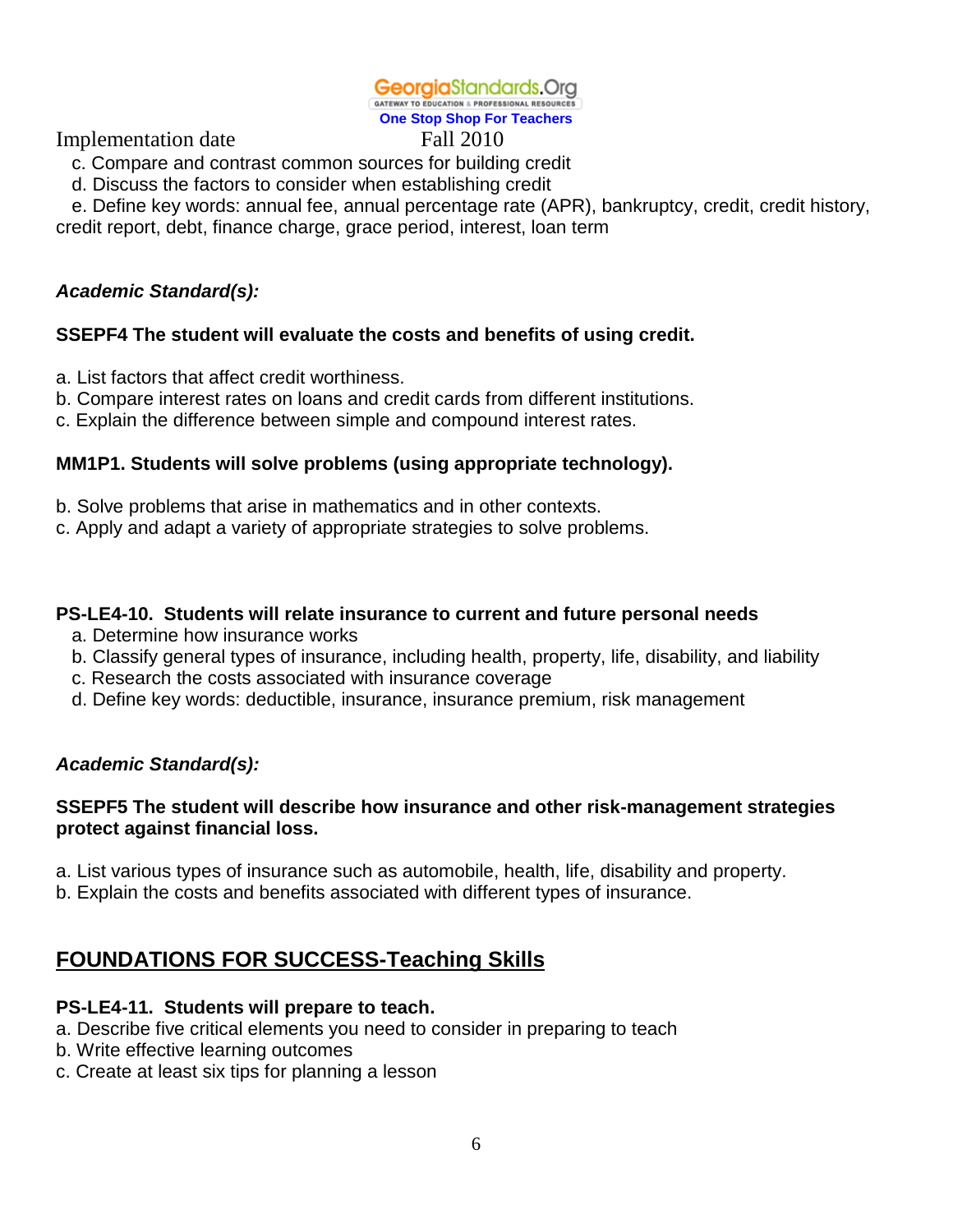Implementation date Fall 2010

d. Define key words: competency, learning objective, learning outcomes, lesson plan, measurable, prerequisite, training aids

*Academic Standard(s):* 

# **SSPBC2 The student will analyze key concepts associated with information processing.**

a. Describe the components of the human information system; include working memory, long term memory, sensory memory, and attention.

b. Evaluate strategies that enhance memory; include mnemonics, rehearsal, and elaboration.

# **PS-LE4-12. Students will develop a lesson plan.**

- a. Explain the purpose of a lesson plan
- b. Describe the four-phases of a lesson plan
- c. Relate teaching and learning to the four-phase lesson plan model
- d. Relate learning activities to learning objectives
- e. Associate active learning principles to effective lesson plan development
- f. Define key words: Energizer, facilitator, focus, Gather, Inquire, Process, reflection

# *Academic Standard(s):*

**ELA10W1**. The student produces writing that establishes an appropriate organizational structure, sets a context and engages the reader, maintains a coherent focus throughout, and signals closure.

f. Uses traditional structures for conveying information (e.g., chronological order, cause and effect, similarity and difference, and posing and answering a question).

# **SSPBC2 The student will analyze key concepts associated with information processing.**

a. Describe the components of the human information system; include working memory, long term memory, sensory memory, and attention.

b. Evaluate strategies that enhance memory; include mnemonics, rehearsal, and elaboration.

d. Explain the phenomena involved in problem solving and decision making; include heuristics, algorithms, biases, expectancies, and mental set.

### **SSPVB1 The student will analyze concepts related to the measurement and nature of intelligence.**

a. Differentiate between general and multiple intelligences.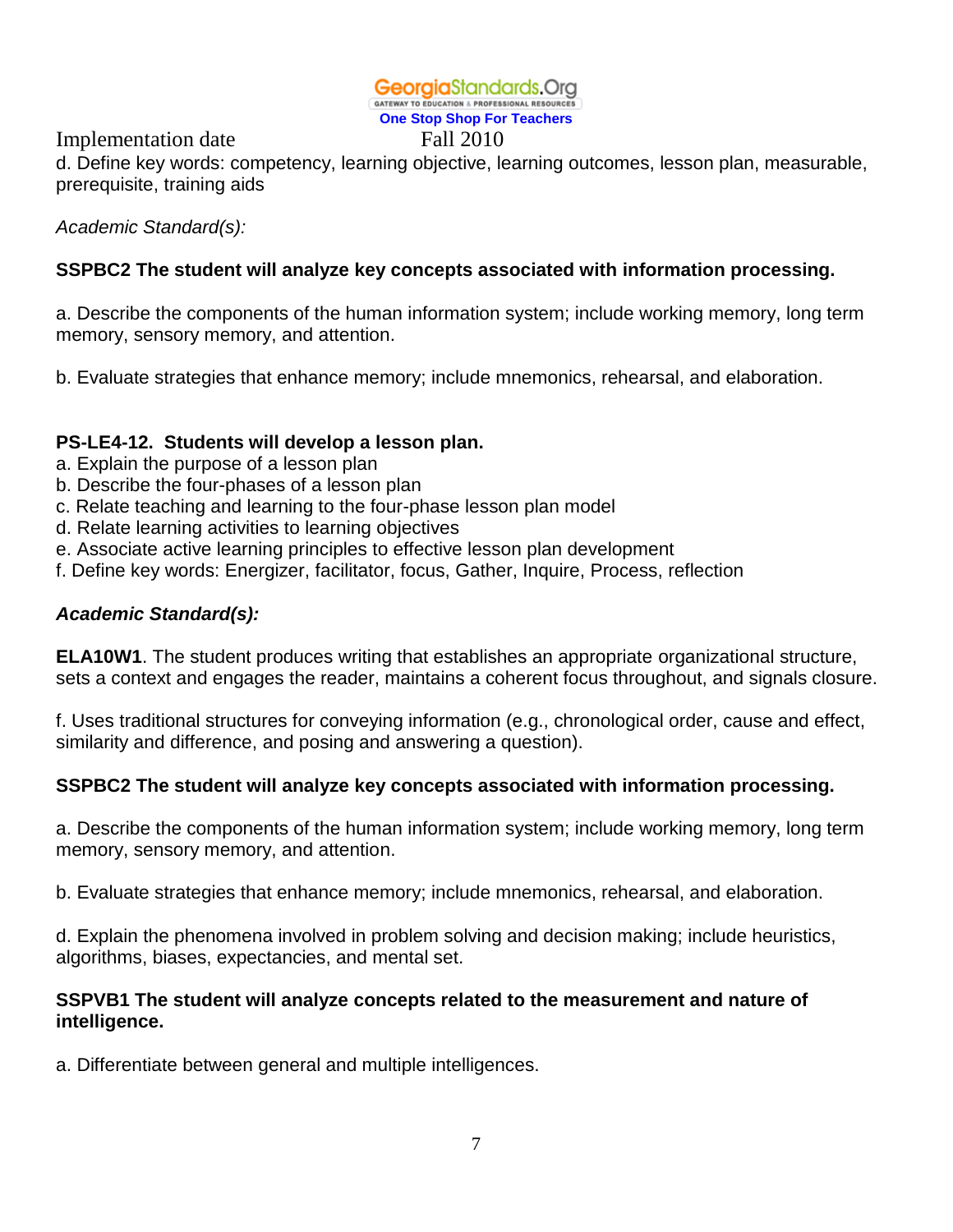### Implementation date Fall 2010

# **PS-LE4-13. Students will use effective teaching methods to deliver instruction.**

- a. Compare lesson objectives to learning objectives
- b. Distinguish among the seven teaching methods
- c. Identify the five types of practice exercises

 d. Define key words: brainstorming, case study, coach-pupil exercises, conference, demonstration, discussion, gaming, group performance, independent exercises, lecture, practical exercises, roleplay, and team practical exercises

### *Academic Standard(s):*

### **SSPVB1 The student will analyze concepts related to the measurement and nature of intelligence.**

a. Differentiate between general and multiple intelligences.

### **SSPBC2 The student will analyze key concepts associated with information processing.**

a. Describe the components of the human information system; include working memory, long term memory, sensory memory, and attention.

b. Evaluate strategies that enhance memory; include mnemonics, rehearsal, and elaboration.

### **PS-LE4-14. Students will incorporate a variety of strategies into a lesson plan.**

a. Assess the benefits of using cooperative learning strategies in the classroom.

b. Identify cooperative learning strategies that encourage team building

 c. Determine cooperative learning strategies that requires students to respond to questions posed in the lesson

 d. Research cooperative learning strategies that help learners gather, share, and learn a great deal of material in a short amount of time

 e. Explain how incorporating a variety of learning styles and multiple intelligences benefit learners in a classroom

f. Define key words: cooperative learning strategy, team-building exercise

### *Academic Standard(s):*

### **SSPBC2 The student will analyze key concepts associated with information processing.**

a. Describe the components of the human information system; include working memory, long term memory, sensory memory, and attention.

b. Evaluate strategies that enhance memory; include mnemonics, rehearsal, and elaboration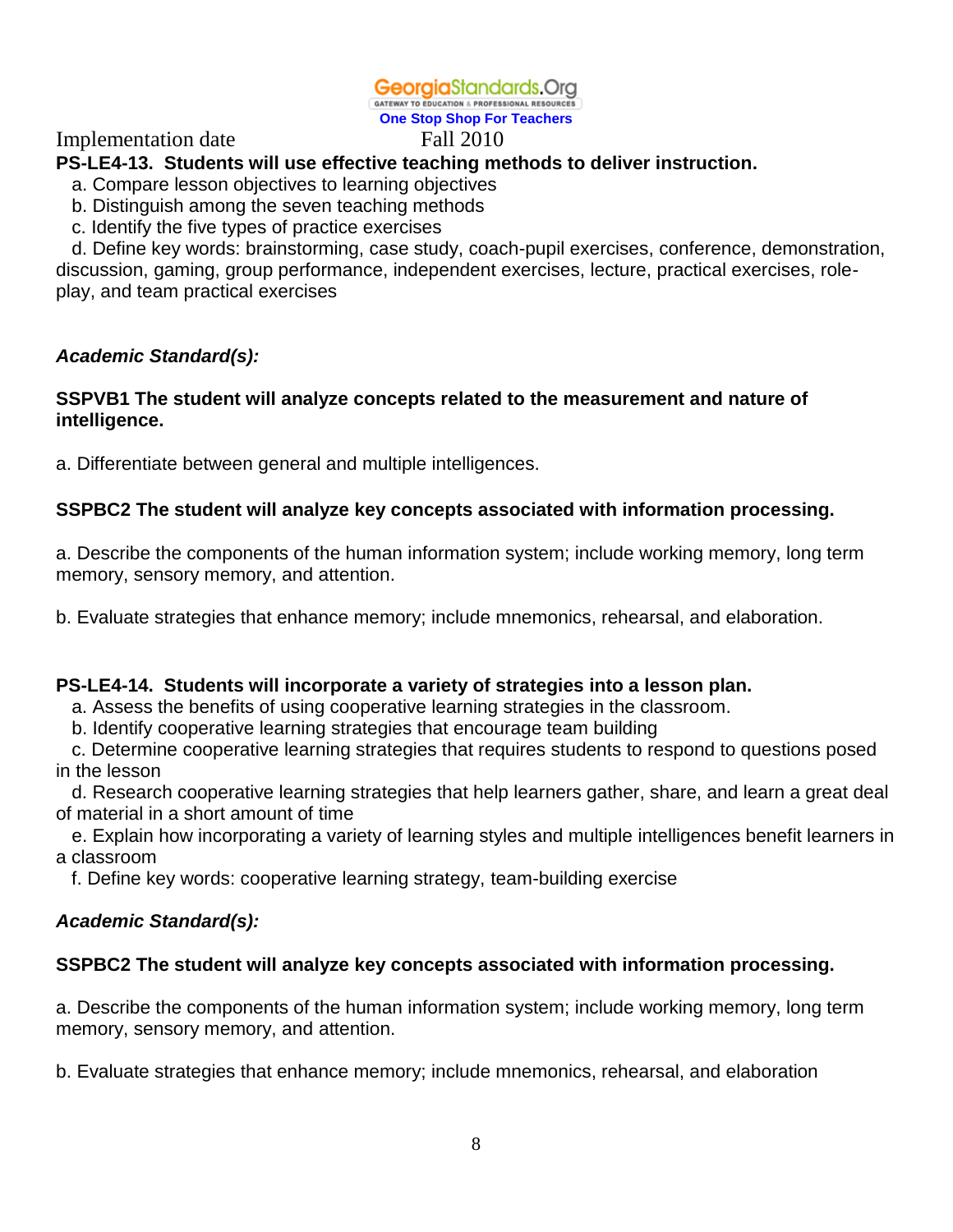# Implementation date Fall 2010

# **PS-LE4-15. Students will use Thinking Maps® and Graphic Organizers as tools for teaching others**

- a. Identify the factors associated with brain-based learning
- b. Describe the benefits of graphic organizers to the learner
- c. Compare and contrast different types of graphic organizers
- d. Match thinking processes in learning to Thinking Maps®
- e. Define key words: Bridge Map: analogies, Circle Map: defining in context, Bubble Map:

describing, Multi-Flow Map: cause and effect, Tree Map: classifying, Double Bubble Map: comparing and contrasting, Brace Map: part-whole relationships, Flow Map: sequencing, thinking process

# *Academic Standard(s):*

# **SSPBC2 The student will analyze key concepts associated with information processing.**

a. Describe the components of the human information system; include working memory, long term memory, sensory memory, and attention.

b. Evaluate strategies that enhance memory; include mnemonics, rehearsal, and elaboration.

d. Explain the phenomena involved in problem solving and decision making; include heuristics, algorithms, biases, expectancies, and mental set.

### **SSPVB1 The student will analyze concepts related to the measurement and nature of intelligence.**

a. Differentiate between general and multiple intelligences.

**MM1A1.** Students will explore and interpret the characteristics of functions, using graphs, tables, and simple algebraic techniques.

e. Relate to a given context the characteristics of a function, and use graphs and tables to investigate its behavior.

**MA2D4.** Students will understand the differences between experimental and observational studies by posing questions and collecting, analyzing, and interpreting data.

# **PS-LE4-16. Students will use feedback to enhance learning in the classroom.**

a. Describe the purpose of feedback in the classroom

- b. Explain four ways that feedback can be effective
- c. Identify the five characteristics or conditions of effective feedback
- d. Identify the basic ground rules and tips for giving effective feedback

e. Define key words: acceptability, clarify, comprehensive, constructive, conviction, criteria, feedback, flexibility, jargon, modify, objectivity, preconceived, rapport, reinforce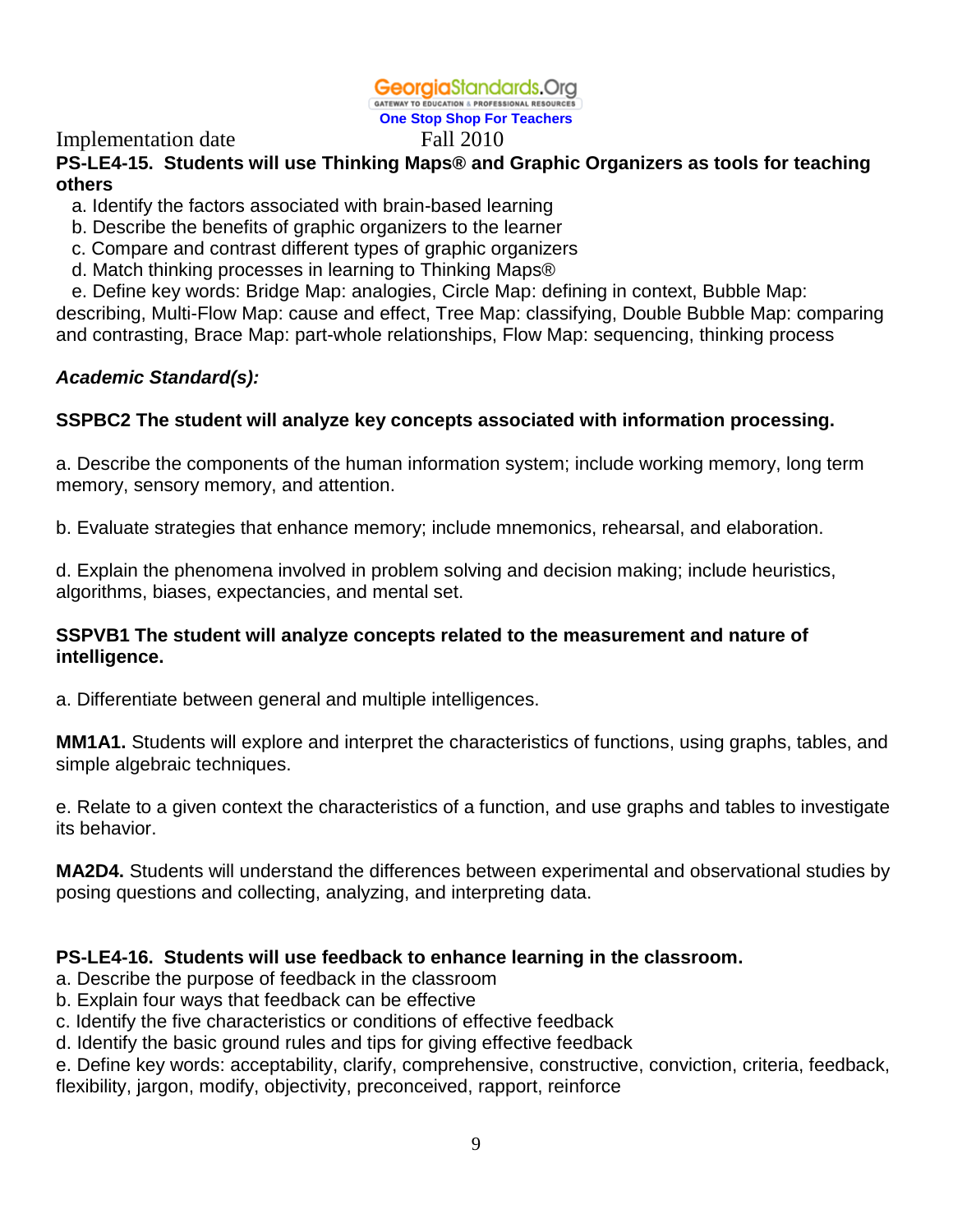# Implementation date Fall 2010 *Academic Standard(s):*

**ELA9LSV2.** The student formulates reasoned judgments about written and oral communication in various media genres. The student delivers focused, coherent, and polished presentations that convey a clear and distinct perspective, demonstrate solid reasoning, and combine traditional rhetorical strategies of narration, exposition, persuasion, and description.

a. Assesses the ways language and delivery affect the mood and tone of the oral communication and impact the audience.

f. Develops and applies criteria for assessing the effectiveness of the presentation, style, and content of films and other forms of electronic communication.

# **SSSocC3 Students will analyze social structure and interaction within society.**

d. Analyze the components, varieties, and functions of group dynamics; include such factors as group size, leadership and authority, and such processes as bystander effect and groupthink.

# **SSPBC2 The student will analyze key concepts associated with information processing.**

a. Describe the components of the human information system; include working memory, long term memory, sensory memory, and attention.

b. Evaluate strategies that enhance memory; include mnemonics, rehearsal, and elaboration.

d. Explain the phenomena involved in problem solving and decision making; include heuristics, algorithms, biases, expectancies, and mental set.

# **FOUNDATIONS for SUCCESS – CADET CHALLENGE**

# **PS-LE4- 17. Students will develop a personal exercise program and learn to take responsibility for their actions and choices.**

a. Compare the Cadet Challenge to the Presidential Physical Fitness Award

b. Participate in the Cadet Challenge fitness assessment and appropriate health related activities.

c. Use fitness assessment results to establish individual goals for all five health related fitness components.

d. Develop a personal fitness plan to attain individual goals.

e. Assess personal fitness outcomes following a period of training.

f. Create a personal fitness plan that promotes health related fitness, stress reduction and weight control in school and non school settings.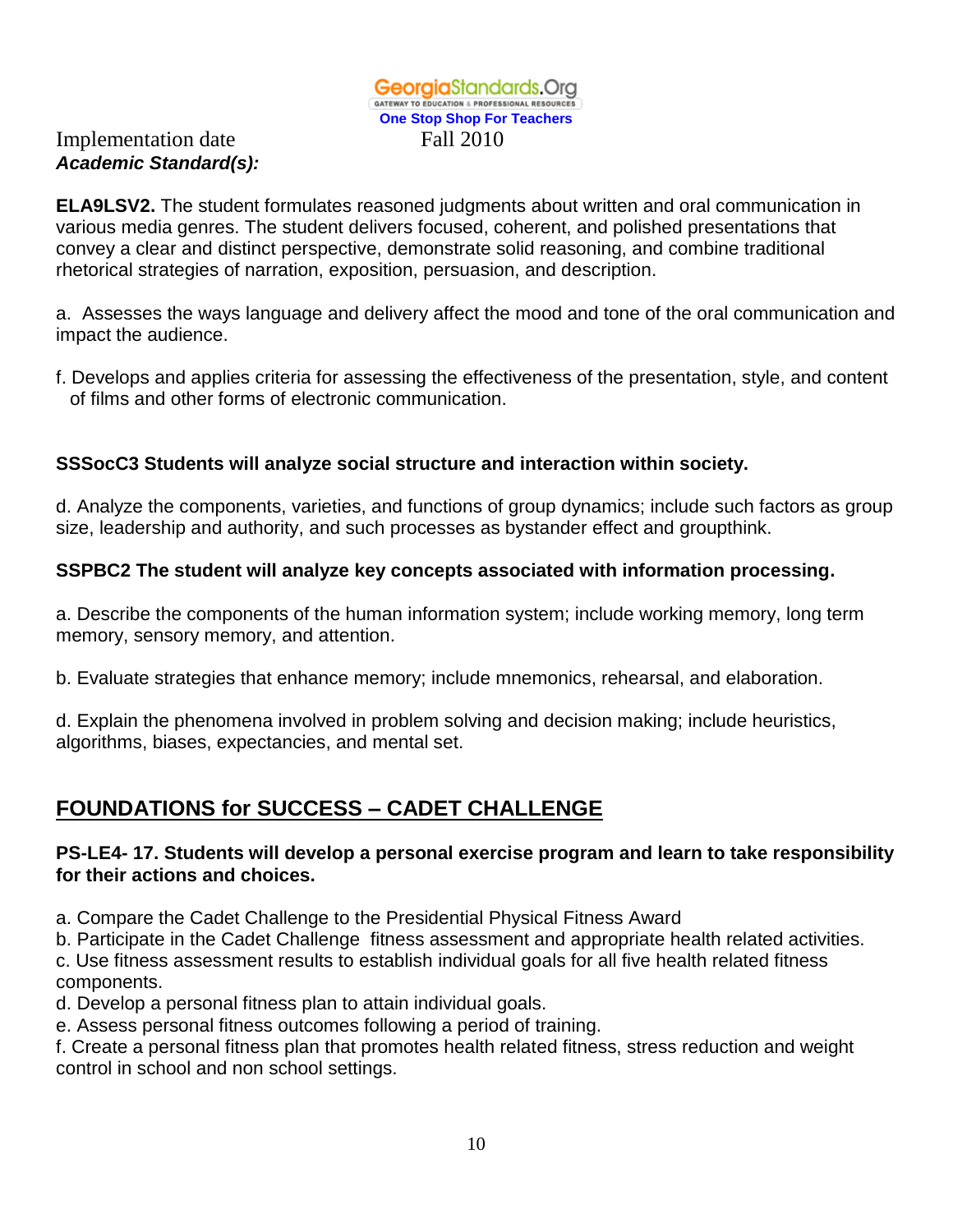Implementation date Fall 2010

g. Define the key words: aerobic, anaerobic, calisthenics, cardio respiratory, isokinetic, isometric, isotonic, obesity and tone.

# *Academic Standard(s):*

**MM1A1.** Students will explore and interpret the characteristics of functions, using graphs, tables, and simple algebraic techniques.

e. Relate to a given context the characteristics of a function, and use graphs and tables to investigate its behavior.

**SAP2** Students will analyze the interdependence of the integumentary, skeletal, and muscular systems as these relate to the protection, support and movement of the human body.

b. Explain how the skeletal structures provide support and protection for tissues, and function together with the muscular system to make movements possible.

**SCSh4** Students will use tools and instruments for observing, measuring, and manipulating scientific equipment and materials.

a. Develop and use systematic procedures for recording and organizing information.

b. Use technology to produce tables and graphs.

# **Reading Across the Curriculum**

### **Reading Standard Comment**

After the elementary years, students engage in reading for learning. This process sweeps across all disciplinary domains, extending even to the area of personal they experience text in all genres and modes of discourse. In the study of various disciplines of learning (language arts, mathematics, science, social studies), students must learn through reading the communities of discourse of each of those disciplines. Each subject has its own specific vocabulary, and for students to excel in all subjects, they must learn the specific vocabulary of those subject areas in context.

Beginning with the middle grades years, students begin to self-select reading materials based on personal interests established through classroom learning. Students become curious about science, mathematics, history, and literature as they form contexts for those subjects related to their personal and classroom experiences. As students explore academic areas through reading, they develop favorite subjects and become confident in their verbal discourse about those subjects.

Reading across curriculum content develops both academic and personal interests in students. As students read, they develop both content and contextual vocabulary. They also build good habits for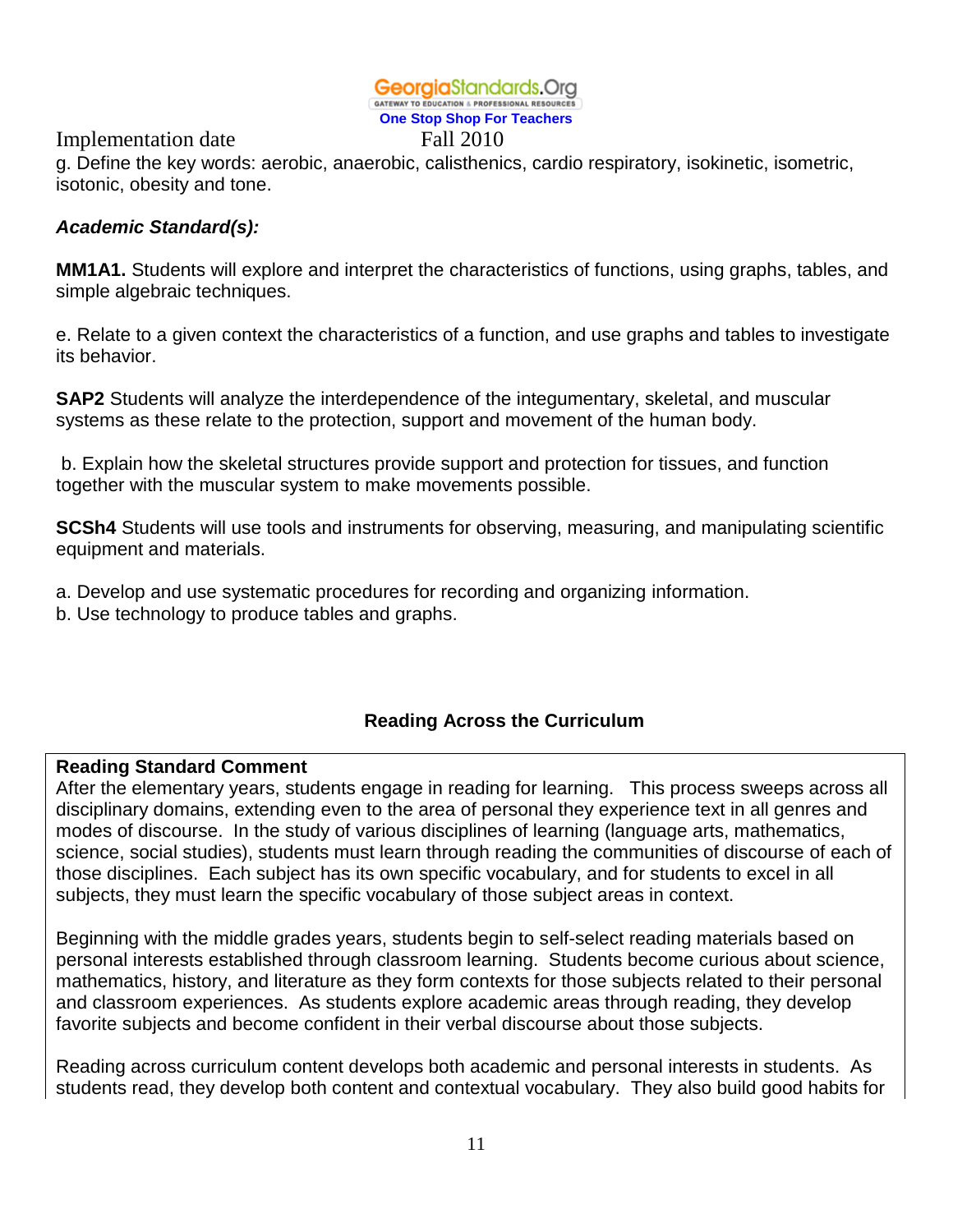Implementation date Fall 2010

reading, researching, and learning. The Reading Across the Curriculum standard focuses on the academic and personal skills students acquire as they read in all areas of learning.

Students will enhance reading in all curriculum areas by:

- a. Reading in all curriculum areas
	- Read a minimum of 25 grade-level appropriate books per year from a variety of subject disciplines and participate in discussions related to curricular learning in all areas.
	- Read both informational and fictional texts in a variety of genres and modes of discourse.
	- Read technical texts related to various subject areas.
- b. Discussing books
	- Discuss messages and themes from books in all subject areas.
	- Respond to a variety of texts in multiple modes of discourse.
	- Relate messages and themes from one subject area to messages and themes in another area.
	- Evaluate the merit of texts in every subject discipline.
	- Examine author's purpose in writing.
	- Recognize the features of disciplinary texts.
- c. Building vocabulary knowledge
	- Demonstrate an understanding of contextual vocabulary in various subjects.
	- Use content vocabulary in writing and speaking.
	- Explore understanding of new words found in subject area texts.
- d. Establishing context
	- Explore life experiences related to subject area content.
	- Discuss in both writing and speaking how certain words are subject area related.
	- Determine strategies for finding content and contextual meaning for unknown words.

# **CTAE Foundation Skills**

The Foundation Skills for Career, Technical and Agricultural Education (CTAE) are critical competencies that students pursuing any career pathway should exhibit to be successful. As core standards for all career pathways in all program concentrations, these skills link career, technical and agricultural education to the state's academic performance standards.

The CTAE Foundation Skills are aligned to the foundation of the U. S. Department of Education's 16 Career Clusters. Endorsed by the National Career Technical Education Foundation (NCTEF) and the National Association of State Directors of Career Technical Education Consortium (NASDCTEc), the foundation skills were developed from an analysis of all pathways in the sixteen occupational areas. These standards were identified and validated by a national advisory group of employers, secondary and postsecondary educators, labor associations, and other stakeholders. The Knowledge and Skills